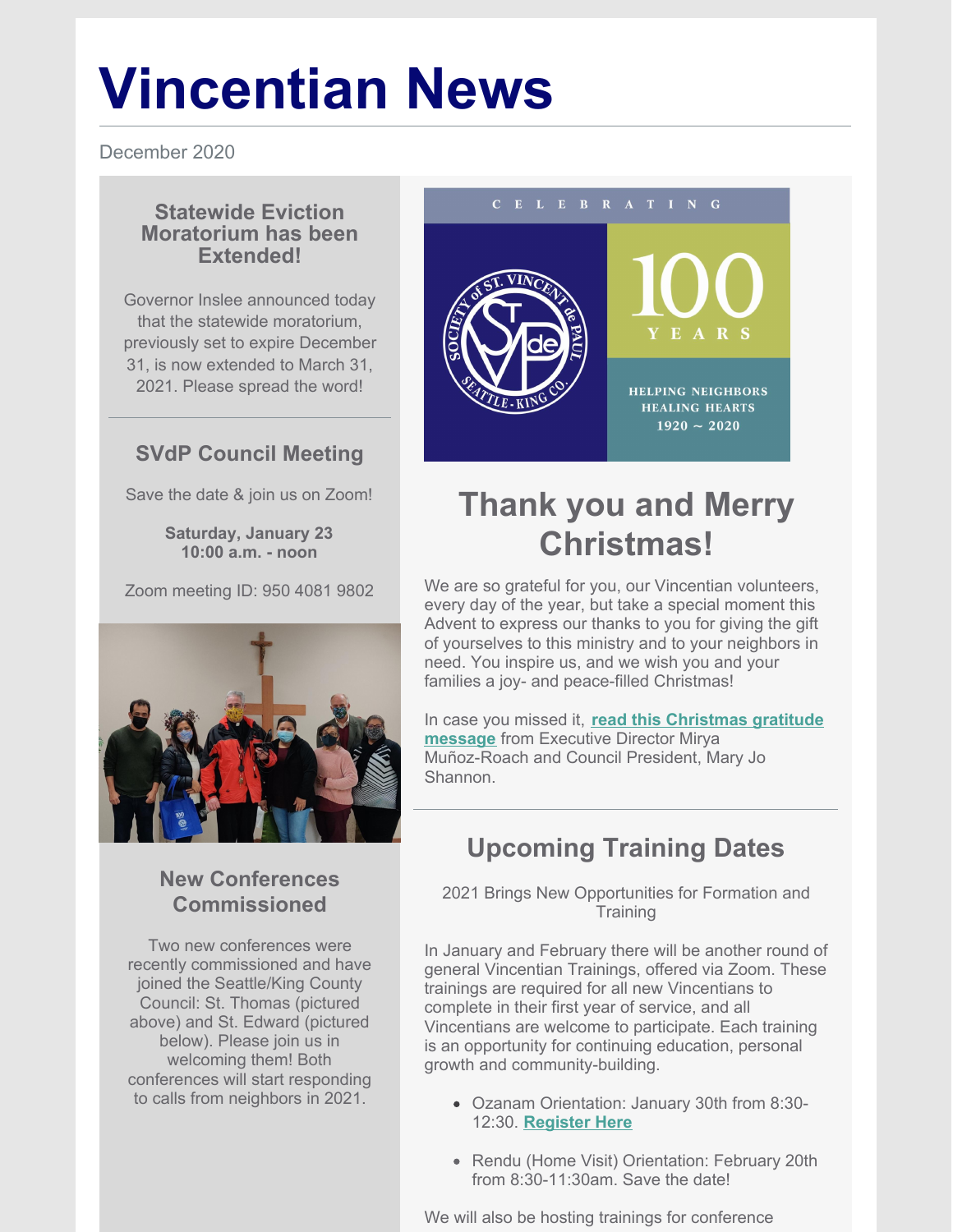

#### **Vincentian Spotlight: St. Francis Thanksgiving Food Drive**

On Saturday November 21st, a combined effort from St. Francis of Assisi conference and school generated a historic Thanksgiving donation drive. The drive resulted in over 220 bags of food or 1,600 pounds donated to the local organization Transform Burien. Transform Burien helps the conference serve homeless neighbors and the donation drive was a powerful display of gratitude for the partnership. Please join us in congratulating the students and Vincentians at St. Francis for their good works!

Check out the write-up about this event with information on how to duplicate this kind of event **[here.](https://svdpseattlemembers.net/st-francis-food-drive-write-up/)**



#### **Opportunities for High School Students**

SVdP Council is now offering expanded ongoing service opportunities for High School students. Students can attend any high school and can volunteer remotely. Please see **this document for more [information](https://files.constantcontact.com/67f3c7ac701/a8382a49-0ccd-4015-a446-2de0bd3560ee.pdf)**

officers. See details below:

- Spiritual Advisors Gathering: January 23rd from 10:00-12:00 (concurrent with Council Meeting)
- **Treasurers Training: February 27th, time TBA**

## **Member Site Changes**

The Member Site no longer requires a password to access! Bed orders, gift card requests, and contact lists are now available on the Conference Database home page for all Vincentians.

Keep an eye on the **[Member](https://svdpseattlemembers.net/) Site** for the next few months as new content is added to the page.



## **Please continue to pray for Jim McFarland!**

As many of you know from our previous announcement, SVDP Director of Communications and Marketing Jim McFarland suffered a stroke on December 4<sup>th</sup>. Many of you have reached out with your prayers and questions about Jim's health.

On Tuesday December 8, Jim was released from the hospital and he has been continuing his recovery at home since then. In the words of his wife, Noelia, "He is determined to do everything to get back to his old self. His stubborn instincts come out in most things he does." His family have been working with him every day to help him on his journey, and Jim has been greeting friends as they drop off care packages at the house. Noelia shares: "We have a long way to go, but we will be there for him every step of the way. No one knows how long this will take, but knowing him, it will be sooner rather than later. God has blessed us with Jim and our family and friends and our community. Your prayers and healing thoughts are helping us every step of the way."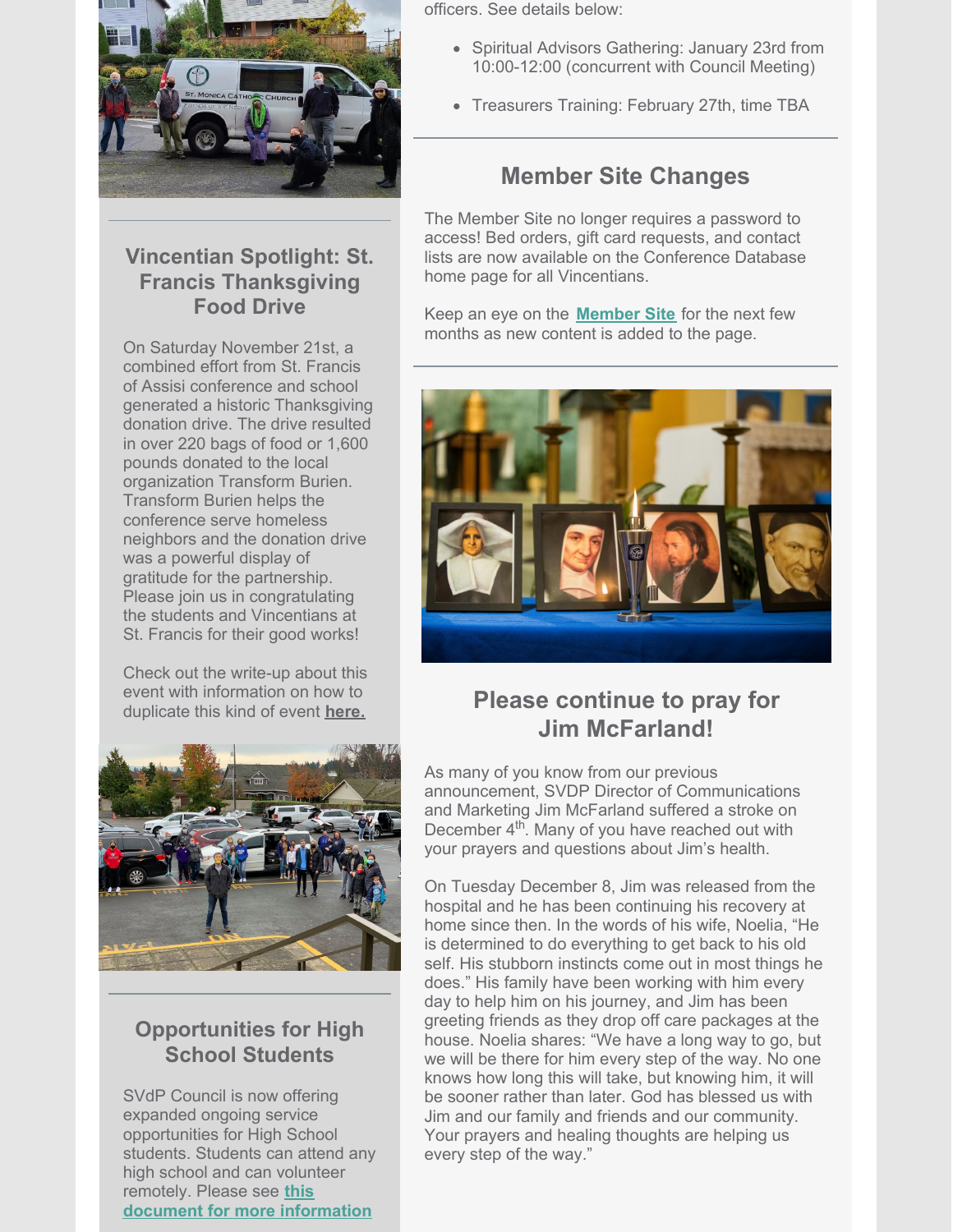# **COVID Rent Assistance Programs Ending as 2020 comes to a Close**



#### **King County Eviction [Prevention](https://kingcounty.gov/depts/community-human-services/COVID/eviction-prevention-rent-assistance.aspx) and Rental Assistance Program**

As of Friday, December 4th, the interest forms for the EPRAP program were closed. While no new people can enter the lottery at this point, tenants will continue to be served until the end date (12/30/2020).

A combination of the SVdP EPRAP team, Vincentian Support, Case Management, and the Helpline are working to update conferences on the payments that have been made to neighbors through our funds. If your conference received a notification of someone being selected for assistance, keep an eye out for notifications confirming payment.

#### **FOR SEATTLE RESIDENTS ONLY: Community [Development](https://svdpseattlemembers.net/community-block-development-grant-cbdg-rental-assistance-for-seattle-residents/) Block Grant (CDBG)**

SVDP has completed its contract with the City to provide rental assistance through the Community Development Block Grant funds. While it is unfortunate that we no longer have access to these additional funds, we want to thank case manager Okesia Phillips who led the way in coordinating this program and making sure we moved every dollar possible to our neighbors in need with time to spare before the deadline.

## **Centennial Reflection Series: A conversation on race, solidarity and loving community**

## **Reflection Three: "The Melting Pot": A Reflection on Race, [Assimilationism](https://svdpseattlemembers.net/the-melting-pot-a-reflection-on-race-assimilationism-and-family-identity/) and Family Identity**

The third Centennial Reflection was posted on the member site this month. This reflection comes from South Seattle Precinct Chair and board member Mary Sweeney. Mary is a long-time Vincentian who leads our South Seattle conferences, facilitates Ozanam Orientations, and recently began coordinating the RV Outreach Program. In this reflection Mary discusses growing up in the Seattle school system, assimilationist attitudes in the United States, and wrestling with personal and family identity.



**Read more about the Centennial Reflection Series [here.](https://svdpseattlemembers.net/svdp-centennial-reflections-a-conversation-on-race-solidarity-and-loving-community/)**